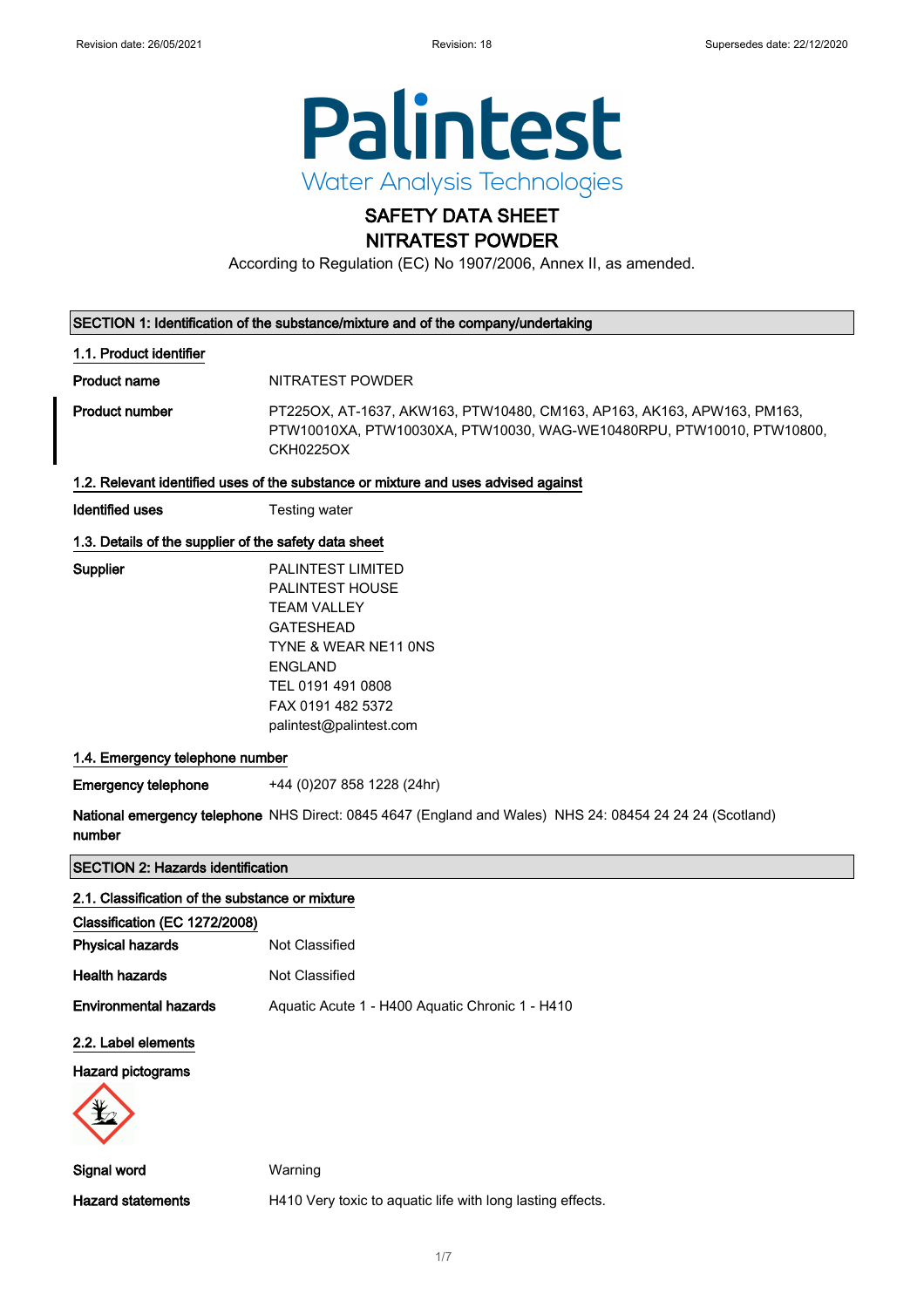| <b>Precautionary statements</b><br>P273 Avoid release to the environment.<br>P391 Collect spillage. |                                                                           |
|-----------------------------------------------------------------------------------------------------|---------------------------------------------------------------------------|
|                                                                                                     | P501 Dispose of contents/ container in accordance with local regulations. |
| <b>Supplementary precautionary</b> P391 Collect spillage.                                           |                                                                           |
| statements                                                                                          | P501 Dispose of contents/ container to                                    |

#### 2.3. Other hazards

This substance is not classified as PBT or vPvB according to current EU criteria.

| SECTION 3: Composition/information on ingredients                                                                   |                          |                                                      |
|---------------------------------------------------------------------------------------------------------------------|--------------------------|------------------------------------------------------|
| 3.2. Mixtures                                                                                                       |                          |                                                      |
| <b>BARIUM SULFATE</b>                                                                                               |                          | 60-80%                                               |
| CAS number: 7727-43-7                                                                                               | EC number: 231-784-4     | REACH registration number: 01-<br>2119491274-35-XXXX |
| Classification<br><b>Not Classified</b>                                                                             |                          |                                                      |
| ZINC POWDER - ZINC DUST (STABILISED)                                                                                |                          | 30-40%                                               |
| CAS number: 7440-66-6                                                                                               | EC number: 231-175-3     | REACH registration number: 01-<br>2119467174-37-XXXX |
| M factor (Acute) = $1$                                                                                              | M factor (Chronic) = $1$ |                                                      |
| Classification<br>Pyr. Sol. 1 - H250<br>Water-react. 1 - H260<br>Aquatic Acute 1 - H400<br>Aquatic Chronic 1 - H410 |                          |                                                      |
| <b>SILICA</b>                                                                                                       |                          | $<$ 2%                                               |
| CAS number: 7631-86-9                                                                                               | EC number: 231-545-4     | REACH registration number: 01-<br>2119379499-16-XXXX |
| Classification<br>Not Classified                                                                                    |                          |                                                      |

The Full Text for all R-Phrases and Hazard Statements are Displayed in Section 16.

### SECTION 4: First aid measures

### 4.1. Description of first aid measures

| Inhalation   | Move affected person to fresh air at once. Rinse nose and mouth with water. Get medical<br>attention if any discomfort continues.                                                                                                                                               |
|--------------|---------------------------------------------------------------------------------------------------------------------------------------------------------------------------------------------------------------------------------------------------------------------------------|
| Ingestion    | Never give anything by mouth to an unconscious person. Rinse mouth thoroughly with water.<br>Give plenty of water to drink. Keep affected person under observation. Get medical attention if<br>any discomfort continues. Show this Safety Data Sheet to the medical personnel. |
| Skin contact | Remove affected person from source of contamination. Wash skin thoroughly with soap and<br>water. Get medical attention promptly if symptoms occur after washing.                                                                                                               |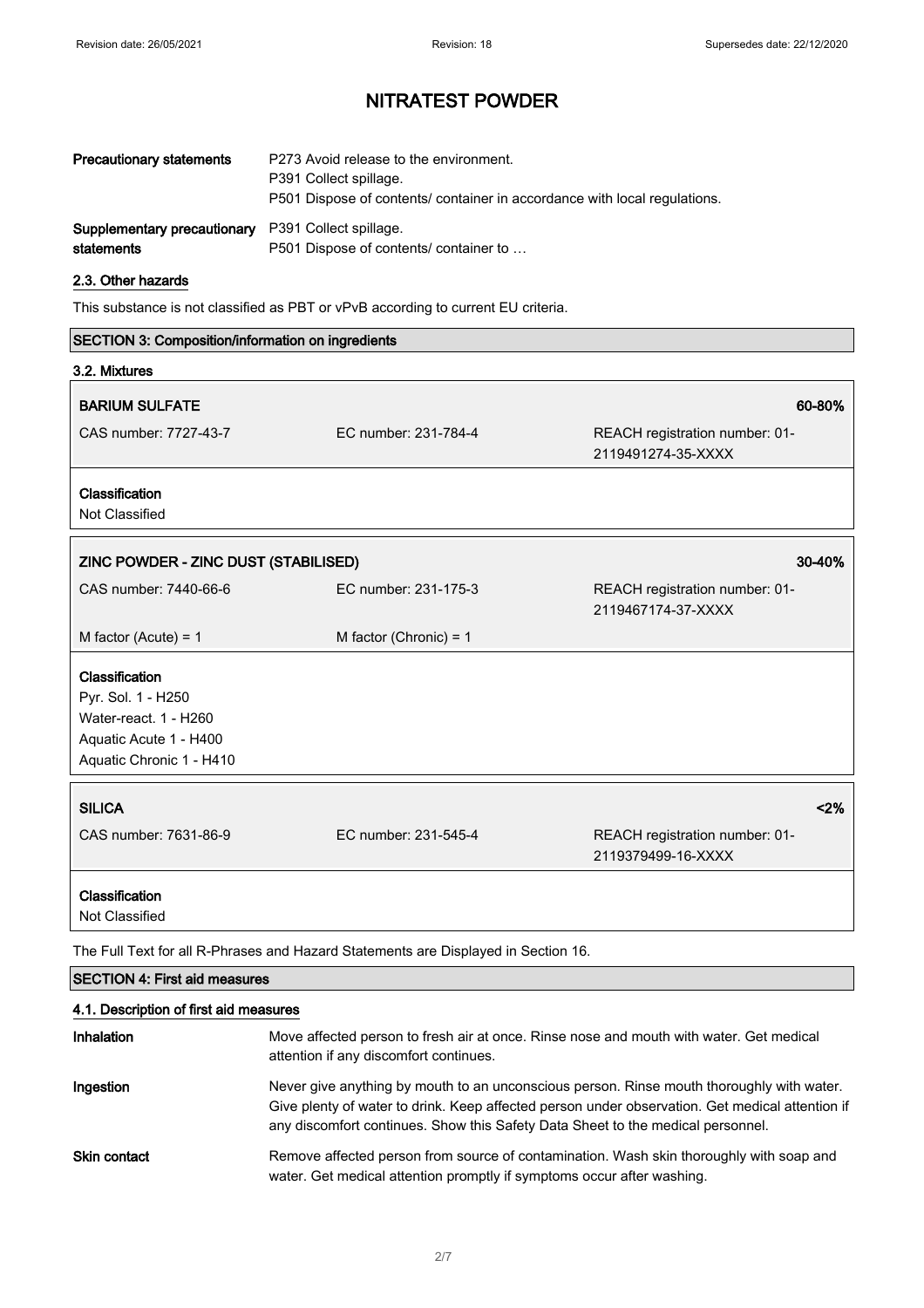| Eye contact                                                | Rinse immediately with plenty of water. Remove any contact lenses and open eyelids wide<br>apart. Continue to rinse for at least 15 minutes. Get medical attention if irritation persists after<br>washing. Show this Safety Data Sheet to the medical personnel. |  |
|------------------------------------------------------------|-------------------------------------------------------------------------------------------------------------------------------------------------------------------------------------------------------------------------------------------------------------------|--|
|                                                            | 4.2. Most important symptoms and effects, both acute and delayed                                                                                                                                                                                                  |  |
| Inhalation                                                 | No specific symptoms known.                                                                                                                                                                                                                                       |  |
| Ingestion                                                  | No specific symptoms known.                                                                                                                                                                                                                                       |  |
| <b>Skin contact</b>                                        | May cause irritation.                                                                                                                                                                                                                                             |  |
| Eye contact                                                | No specific symptoms known.                                                                                                                                                                                                                                       |  |
|                                                            | 4.3. Indication of any immediate medical attention and special treatment needed                                                                                                                                                                                   |  |
| Notes for the doctor                                       | No specific recommendations. If in doubt, get medical attention promptly.                                                                                                                                                                                         |  |
| <b>SECTION 5: Firefighting measures</b>                    |                                                                                                                                                                                                                                                                   |  |
| 5.1. Extinguishing media                                   |                                                                                                                                                                                                                                                                   |  |
| Suitable extinguishing media                               | Use fire-extinguishing media suitable for the surrounding fire.                                                                                                                                                                                                   |  |
| 5.2. Special hazards arising from the substance or mixture |                                                                                                                                                                                                                                                                   |  |
| <b>Hazardous combustion</b><br>products                    | No known hazardous decomposition products.                                                                                                                                                                                                                        |  |
| 5.3. Advice for firefighters                               |                                                                                                                                                                                                                                                                   |  |
| Protective actions during<br>firefighting                  | No specific firefighting precautions known.                                                                                                                                                                                                                       |  |
| <b>SECTION 6: Accidental release measures</b>              |                                                                                                                                                                                                                                                                   |  |
|                                                            |                                                                                                                                                                                                                                                                   |  |
|                                                            | 6.1. Personal precautions, protective equipment and emergency procedures                                                                                                                                                                                          |  |
| <b>Personal precautions</b>                                | Wear protective clothing as described in Section 8 of this safety data sheet.                                                                                                                                                                                     |  |
| 6.2. Environmental precautions                             |                                                                                                                                                                                                                                                                   |  |
| <b>Environmental precautions</b>                           | Avoid release to the environment.                                                                                                                                                                                                                                 |  |
| 6.3. Methods and material for containment and cleaning up  |                                                                                                                                                                                                                                                                   |  |
| Methods for cleaning up                                    | Absorb in vermiculite, dry sand or earth and place into containers. Flush contaminated area<br>with plenty of water. Avoid the spillage or runoff entering drains, sewers or watercourses.                                                                        |  |
| 6.4. Reference to other sections                           |                                                                                                                                                                                                                                                                   |  |
| Reference to other sections                                | Wear protective clothing as described in Section 8 of this safety data sheet.                                                                                                                                                                                     |  |
| <b>SECTION 7: Handling and storage</b>                     |                                                                                                                                                                                                                                                                   |  |
| 7.1. Precautions for safe handling                         |                                                                                                                                                                                                                                                                   |  |
| <b>Usage precautions</b>                                   | Good personal hygiene procedures should be implemented.                                                                                                                                                                                                           |  |
|                                                            | 7.2. Conditions for safe storage, including any incompatibilities                                                                                                                                                                                                 |  |
| <b>Storage precautions</b>                                 | Store in tightly-closed, original container in a dry and cool place. Keep separate from food,<br>feedstuffs, fertilisers and other sensitive material.                                                                                                            |  |
| 7.3. Specific end use(s)                                   |                                                                                                                                                                                                                                                                   |  |
| Specific end use(s)                                        | The identified uses for this product are detailed in Section 1.2.                                                                                                                                                                                                 |  |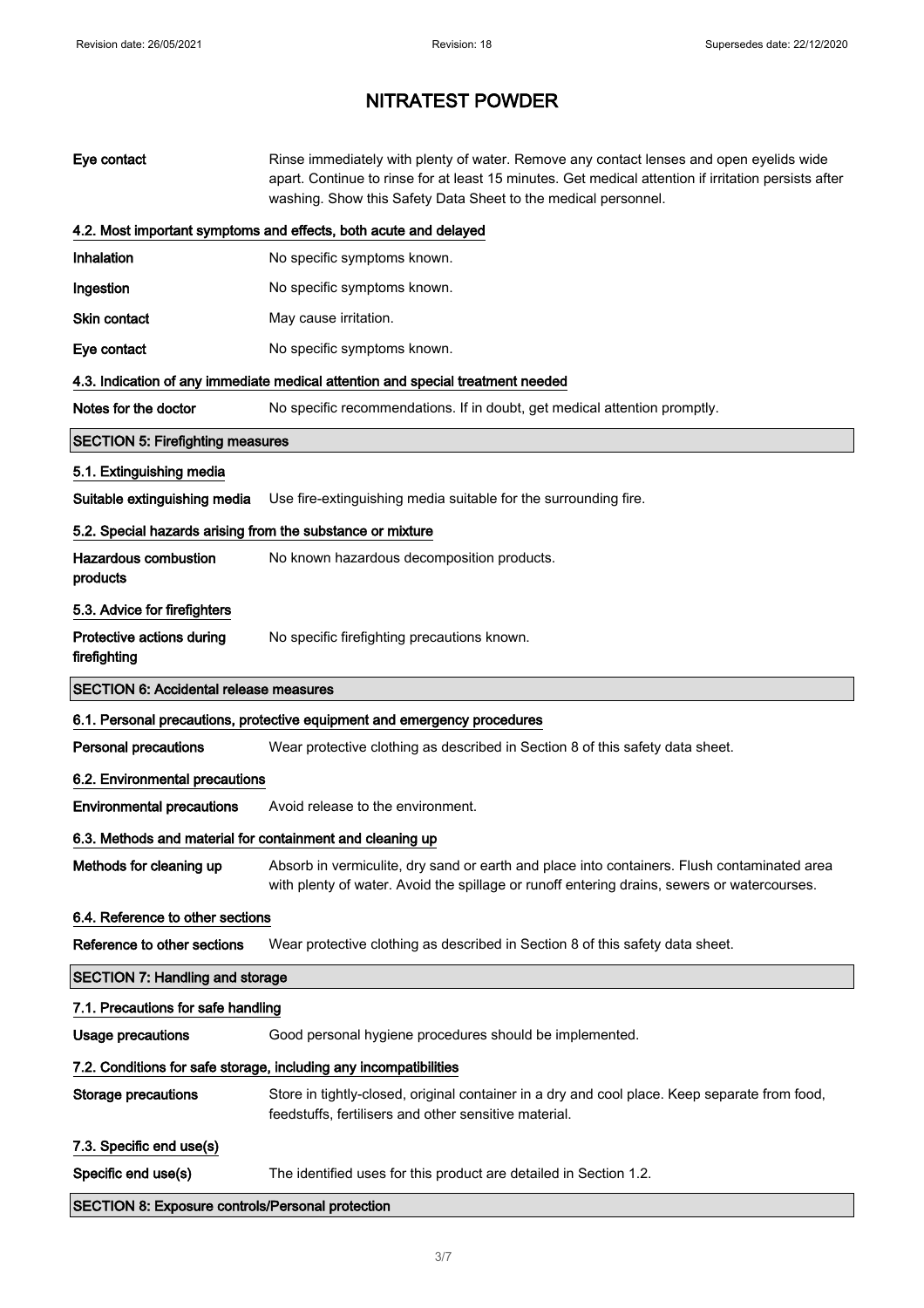#### 8.1. Control parameters

Occupational exposure limits

#### BARIUM SULFATE

Long-term exposure limit (8-hour TWA): WEL 4 mg/m<sup>3</sup> respirable dust Long-term exposure limit (8-hour TWA): WEL 10 mg/m<sup>3</sup> inhalable dust Long-term exposure limit (8-hour TWA): WEL 10 mg/m<sup>3</sup> inhalable dust Long-term exposure limit (8-hour TWA): WEL 4 mg/m<sup>3</sup> respirable dust

#### **SILICA**

 $\sqrt{2}$ 

Long-term exposure limit (8-hour TWA): WEL 6 mg/m<sup>3</sup> inhalable dust Long-term exposure limit (8-hour TWA): WEL 2.4 mg/m<sup>3</sup> respirable dust WEL = Workplace Exposure Limit.

Ingredient comments OES = Occupational Exposure Standard. MEL = Maximum Exposure Limit. ACGIH = US Standard.

#### 8.2. Exposure controls



| Eye/face protection               | The following protection should be worn: Chemical splash goggles.                                                                                           |
|-----------------------------------|-------------------------------------------------------------------------------------------------------------------------------------------------------------|
| Hand protection                   | It is recommended that chemical-resistant, impervious gloves are worn. It is recommended<br>that gloves are made of the following material: Nitrile rubber. |
| Other skin and body<br>protection | Wear appropriate clothing to prevent any possibility of skin contact.                                                                                       |
| Hygiene measures                  | No specific hygiene procedures recommended but good personal hygiene practices should<br>always be observed when working with chemical products.            |
| <b>Respiratory protection</b>     | No specific recommendations. Respiratory protection may be required if excessive airborne<br>contamination occurs.                                          |

#### SECTION 9: Physical and chemical properties

#### 9.1. Information on basic physical and chemical properties

| Appearance                                  | Dusty powder.                                   |
|---------------------------------------------|-------------------------------------------------|
| Colour                                      | Grey.                                           |
| Solubility(ies)                             | Slightly soluble in water.                      |
| 9.2. Other information                      |                                                 |
| Other information                           | No data available.                              |
| <b>SECTION 10: Stability and reactivity</b> |                                                 |
| 10.1. Reactivity                            |                                                 |
| Reactivity                                  | Reacts violently with strong acids.             |
| 10.2. Chemical stability                    |                                                 |
| <b>Stability</b>                            | Stable under the prescribed storage conditions. |
| 10.3. Possibility of hazardous reactions    |                                                 |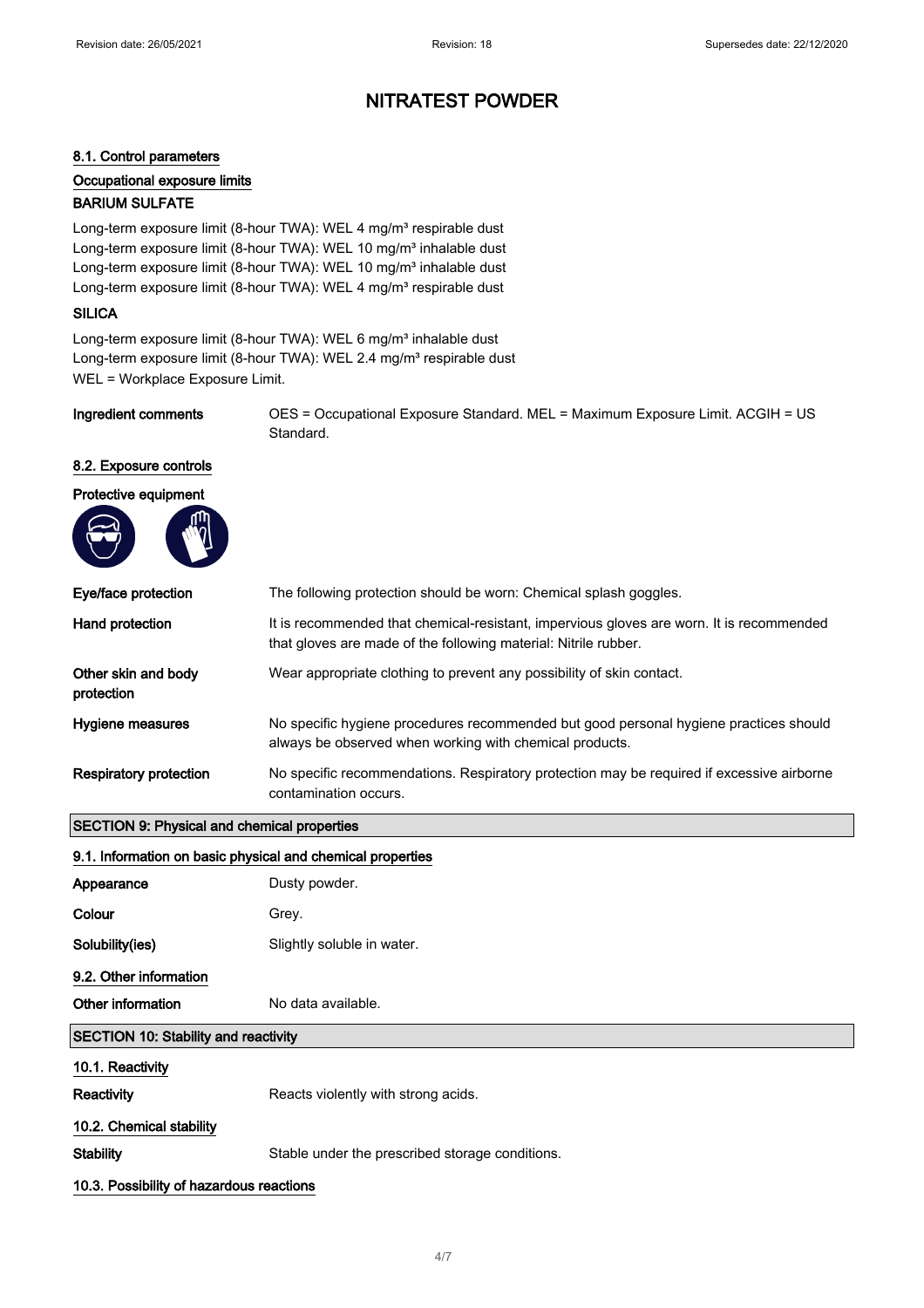| Possibility of hazardous<br>reactions        | Will not polymerise.                                                                                                                                                                                                                |  |
|----------------------------------------------|-------------------------------------------------------------------------------------------------------------------------------------------------------------------------------------------------------------------------------------|--|
| 10.4. Conditions to avoid                    |                                                                                                                                                                                                                                     |  |
| Conditions to avoid                          | There are no known conditions that are likely to result in a hazardous situation. Avoid contact<br>with acids.                                                                                                                      |  |
| 10.5. Incompatible materials                 |                                                                                                                                                                                                                                     |  |
| Materials to avoid                           | Strong acids.                                                                                                                                                                                                                       |  |
| 10.6. Hazardous decomposition products       |                                                                                                                                                                                                                                     |  |
| Hazardous decomposition<br>products          | No known hazardous decomposition products.                                                                                                                                                                                          |  |
| <b>SECTION 11: Toxicological information</b> |                                                                                                                                                                                                                                     |  |
| 11.1. Information on toxicological effects   |                                                                                                                                                                                                                                     |  |
| <b>Toxicological effects</b>                 | No information available.                                                                                                                                                                                                           |  |
| <b>SECTION 12: Ecological information</b>    |                                                                                                                                                                                                                                     |  |
| Ecotoxicity                                  | The product contains a substance which is toxic to aquatic organisms and which may cause<br>long-term adverse effects in the aquatic environment.                                                                                   |  |
| 12.1. Toxicity                               |                                                                                                                                                                                                                                     |  |
| <b>Toxicity</b>                              | Very toxic to aquatic organisms.                                                                                                                                                                                                    |  |
| 12.2. Persistence and degradability          |                                                                                                                                                                                                                                     |  |
|                                              | Persistence and degradability There are no data on the degradability of this product.                                                                                                                                               |  |
| 12.3. Bioaccumulative potential              |                                                                                                                                                                                                                                     |  |
| <b>Bioaccumulative potential</b>             | No data available on bioaccumulation.                                                                                                                                                                                               |  |
| 12.4. Mobility in soil                       |                                                                                                                                                                                                                                     |  |
| <b>Mobility</b>                              | The product is miscible with water and may spread in water systems.                                                                                                                                                                 |  |
| 12.5. Results of PBT and vPvB assessment     |                                                                                                                                                                                                                                     |  |
| Results of PBT and vPvB<br>assessment        | This substance is not classified as PBT or vPvB according to current EU criteria.                                                                                                                                                   |  |
| 12.6. Other adverse effects                  |                                                                                                                                                                                                                                     |  |
| Other adverse effects                        | None known.                                                                                                                                                                                                                         |  |
| <b>SECTION 13: Disposal considerations</b>   |                                                                                                                                                                                                                                     |  |
| 13.1. Waste treatment methods                |                                                                                                                                                                                                                                     |  |
| <b>Disposal methods</b>                      | Dispose of waste to licensed waste disposal site in accordance with the requirements of the<br>local Waste Disposal Authority. Avoid the spillage or runoff entering drains, sewers or<br>watercourses. Toxic to aquatic organisms. |  |
| <b>SECTION 14: Transport information</b>     |                                                                                                                                                                                                                                     |  |
| General                                      | Classified as UN3077 but product not covered by transport regulations due to Special<br>Provisions A158.                                                                                                                            |  |
| Air transport notes                          | This product is not subject to transport regulations as it complies with the conditions of Special<br>Provision A197 of IATA.                                                                                                       |  |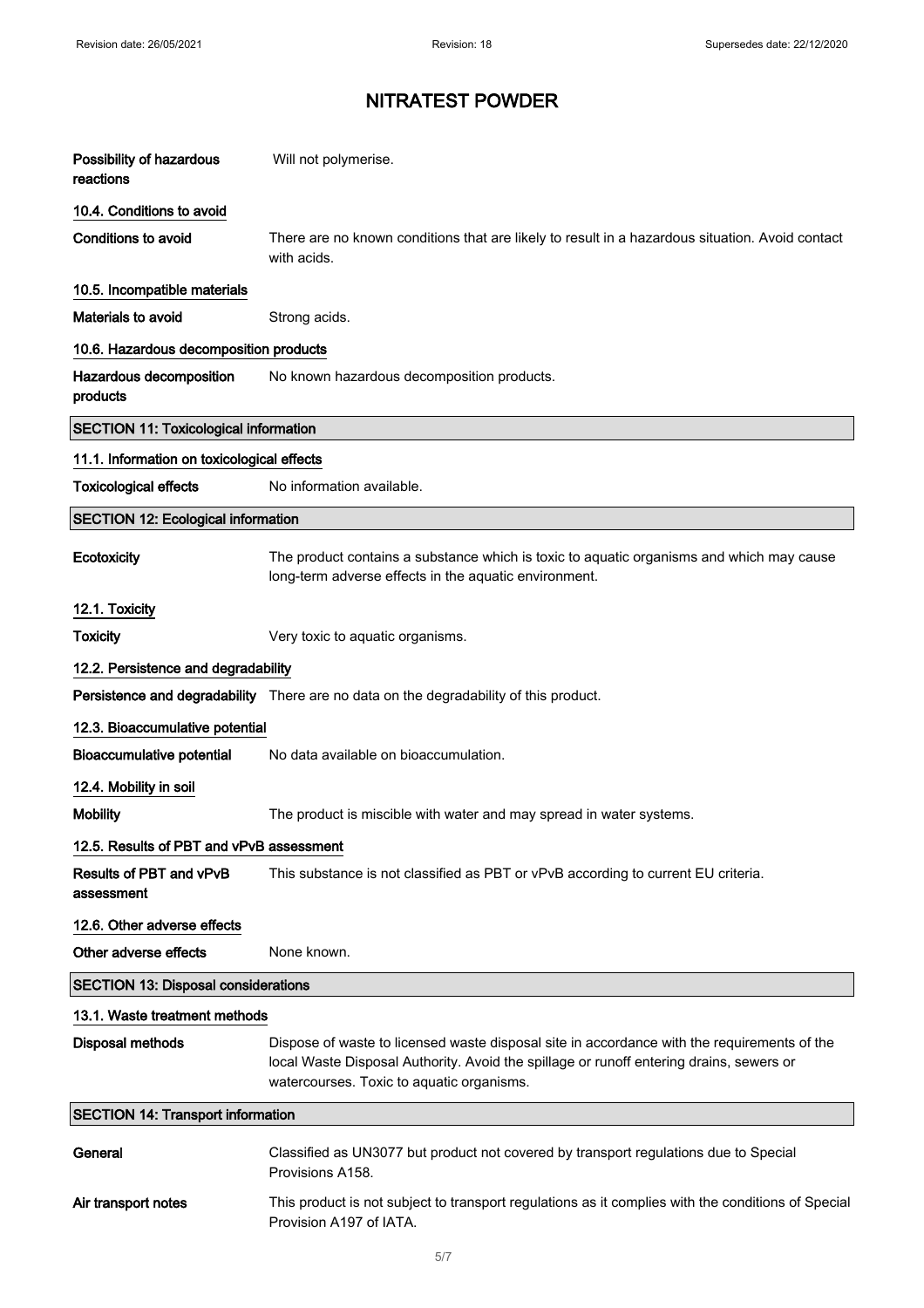#### 14.1. UN number

| UN No. (ADR/RID) | 3077 |
|------------------|------|
| UN No. (IMDG)    | 3077 |

|  | UN No. (ICAO) | 3077 |
|--|---------------|------|
|--|---------------|------|

### 14.2. UN proper shipping name

| Proper shipping name<br>(ADR/RID) | ENVIRONMENTALLY HAZARDOUS SUBSTANCE, SOLID, N.O.S. (ZINC POWDER - ZINC<br>DUST (STABILISED))                             |
|-----------------------------------|--------------------------------------------------------------------------------------------------------------------------|
|                                   | Proper shipping name (IMDG) ENVIRONMENTALLY HAZARDOUS SUBSTANCE, SOLID, N.O.S. (ZINC POWDER - ZINC<br>DUST (STABILISED)) |
| Proper shipping name (ICAO)       | ENVIRONMENTALLY HAZARDOUS SUBSTANCE, SOLID, N.O.S. (ZINC POWDER - ZINC<br>DUST (STABILISED))                             |
| Proper shipping name (ADN)        | ENVIRONMENTALLY HAZARDOUS SUBSTANCE, SOLID, N.O.S. (ZINC POWDER - ZINC<br>DUST (STABILISED))                             |

### 14.3. Transport hazard class(es)

| <b>ADR/RID class</b>     | 9 |
|--------------------------|---|
| <b>ADR/RID label</b>     | 9 |
| <b>IMDG class</b>        | 9 |
| ICAO class/division<br>g |   |
|                          |   |

### Transport labels



# 14.4. Packing group ADR/RID packing group III

| <b>IMDG packing group</b> | Ш |
|---------------------------|---|
| ICAO packing group        | Ш |

### 14.5. Environmental hazards

Environmentally hazardous substance/marine pollutant

|  |  | 14.6. Special precautions for user |  |  |
|--|--|------------------------------------|--|--|
|--|--|------------------------------------|--|--|

| Tunnel restriction code                          | (E)        |
|--------------------------------------------------|------------|
| <b>Hazard Identification Number</b><br>(ADR/RID) | 90         |
| <b>Emergency Action Code</b>                     | 27         |
| <b>EmS</b>                                       | $F-A, S-F$ |

14.7. Transport in bulk according to Annex II of MARPOL and the IBC Code